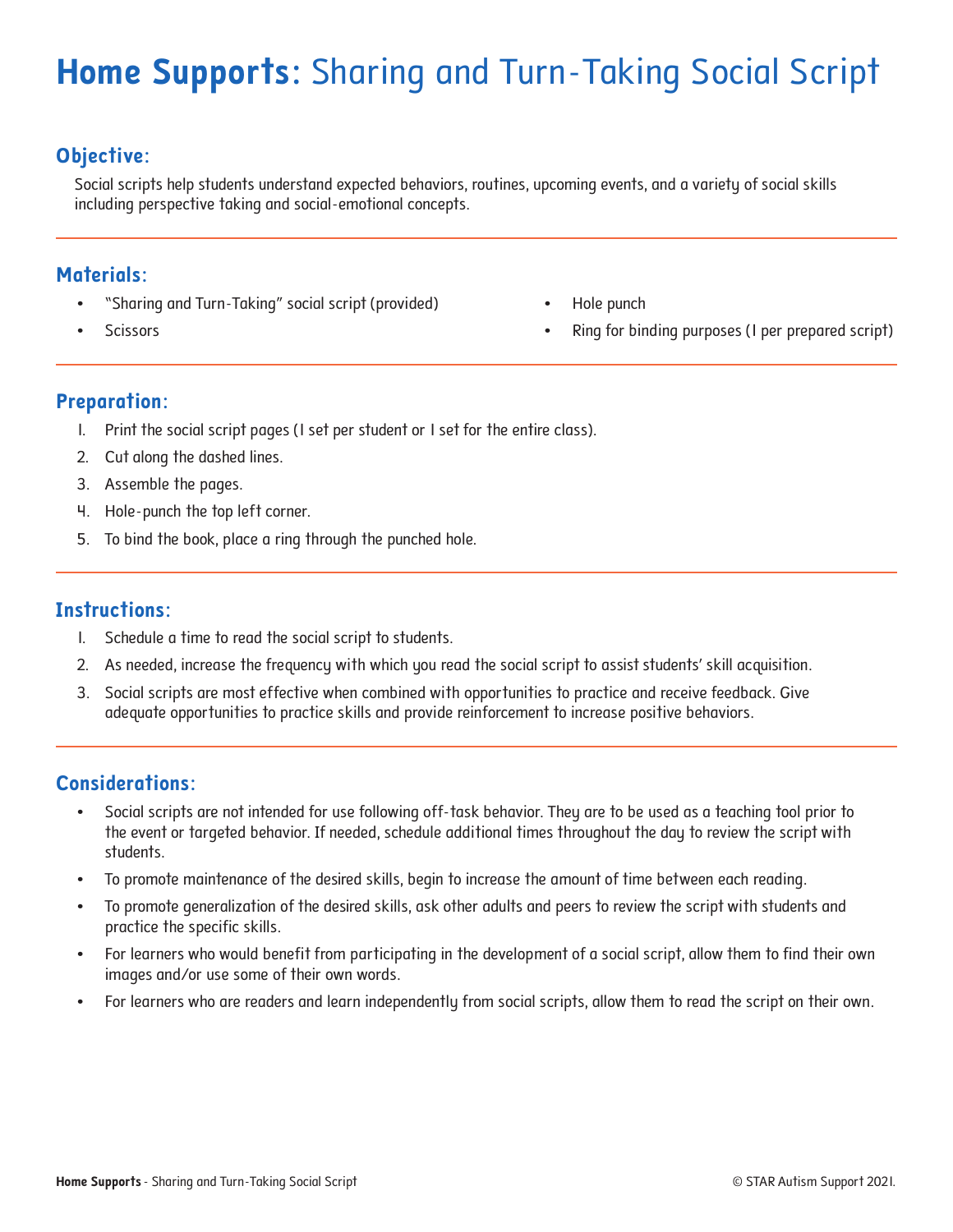

# **Sharing and Turn-Taking**

**1**

**Home Supports** - Sharing and Turn-Taking Social Script **Contract Contract Contract Contract Contract Contract Contract Contract Contract Contract Contract Contract Contract Contract Contract Contract Contract Contract Con** 

\_ \_ \_ \_ \_ \_ \_ \_ \_ \_ \_ \_ \_ \_ \_ \_



I like to play with my friends at school. When I play with my friends, I can share and take turns.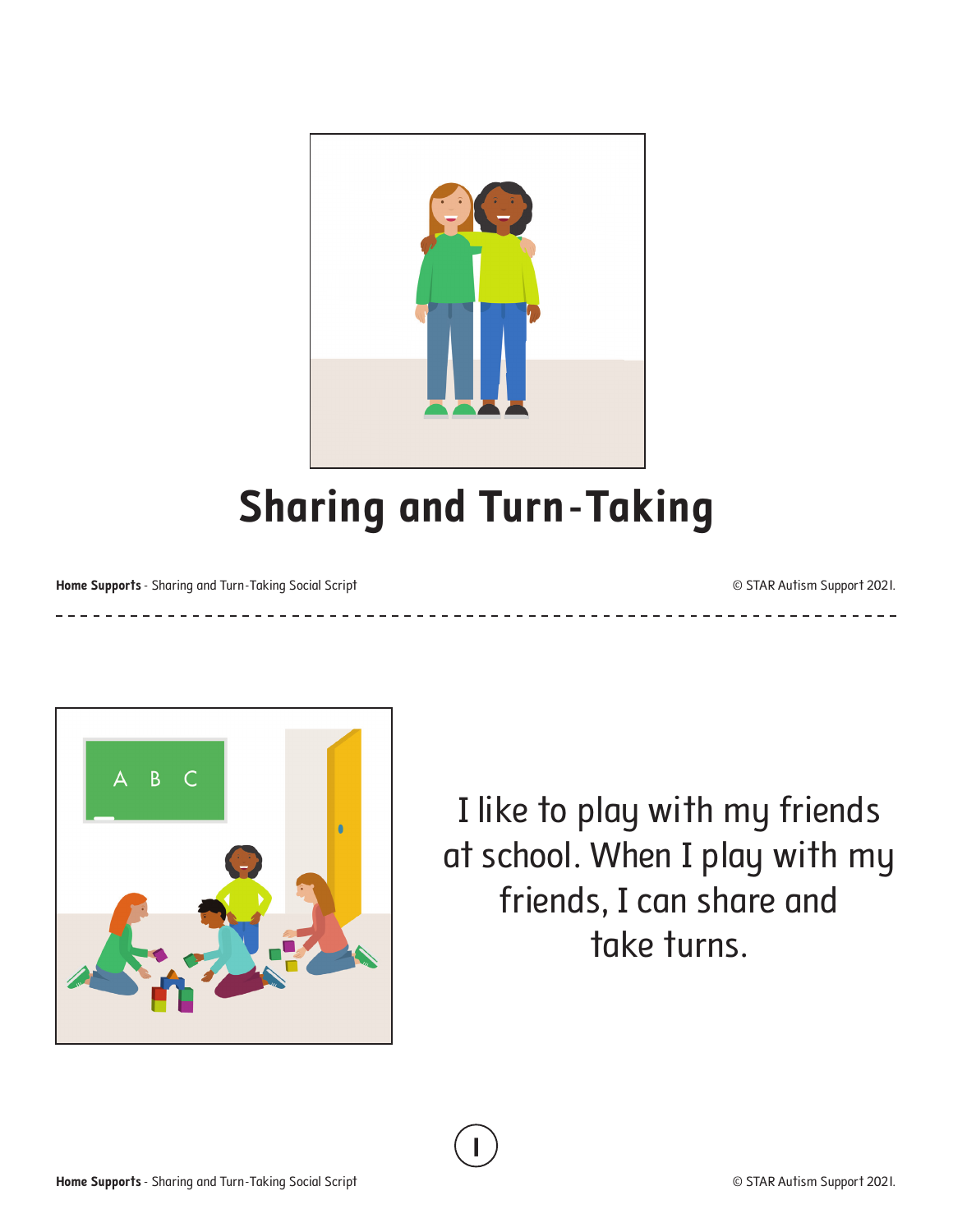

There are many toys I like to play with. Sometimes my friends like to play with the same toys as I do.



**3**

**Home Supports** - Sharing and Turn-Taking Social Script **Contract Contract Contract Contract Contract Contract Contract Contract Contract Contract Contract Contract Contract Contract Contract Contract Contract Contract Con** 





I can be a good friend by sharing my toys. Sharing means giving a toy to a friend so that they can play with it. I can say, "Here you go," and hand them the toy.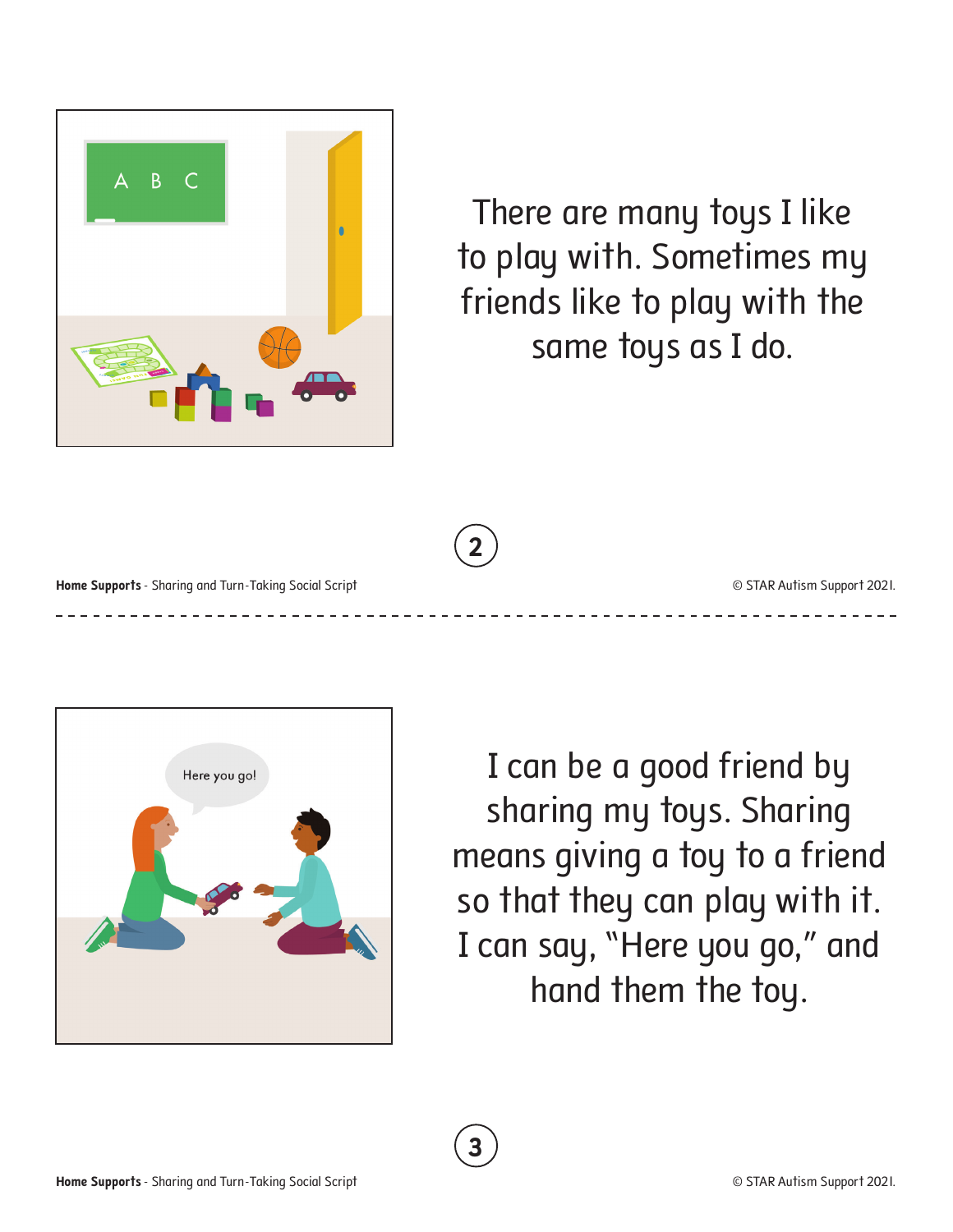

Sharing also means playing with toys at the same time as another friend. We can play together! I can ask, "Can I play with you?"

**4**

**Home Supports** - Sharing and Turn-Taking Social Script **Contract Contract Contract Contract Contract Contract Contract Contract Contract Contract Contract Contract Contract Contract Contract Contract Contract Contract Con** 



I can also be a good friend by taking turns. Taking turns means that I play with the toy for a while, and then I give the toy to my friend, so they can have a turn. I can say, "My turn" when it's my turn, and I can say, "Your turn" when it's my friend's turn.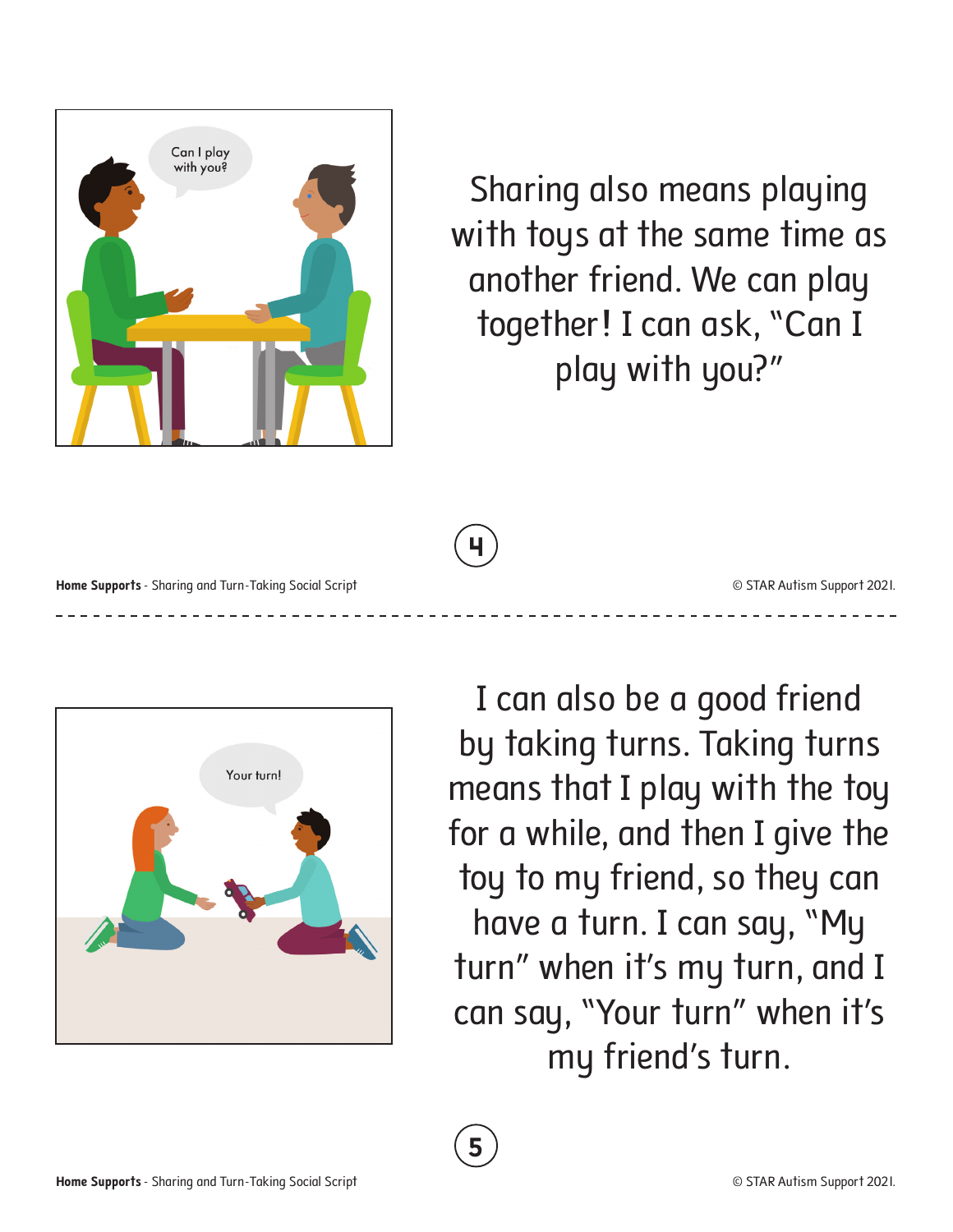

If I want to play with a toy that my friend is playing with, I can ask for a turn. I can hold my hand out or ask, "Can I have a turn?"

**6**

**7**

**Home Supports** - Sharing and Turn-Taking Social Script **Contract Contract Contract Contract Contract Contract Contract Contract Contract Contract Contract Contract Contract Contract Contract Contract Contract Contract Con** 



Sometimes my friend is not ready to give me a turn. That is okay. Instead, I can play with a different toy, or I can wait until they are finished.